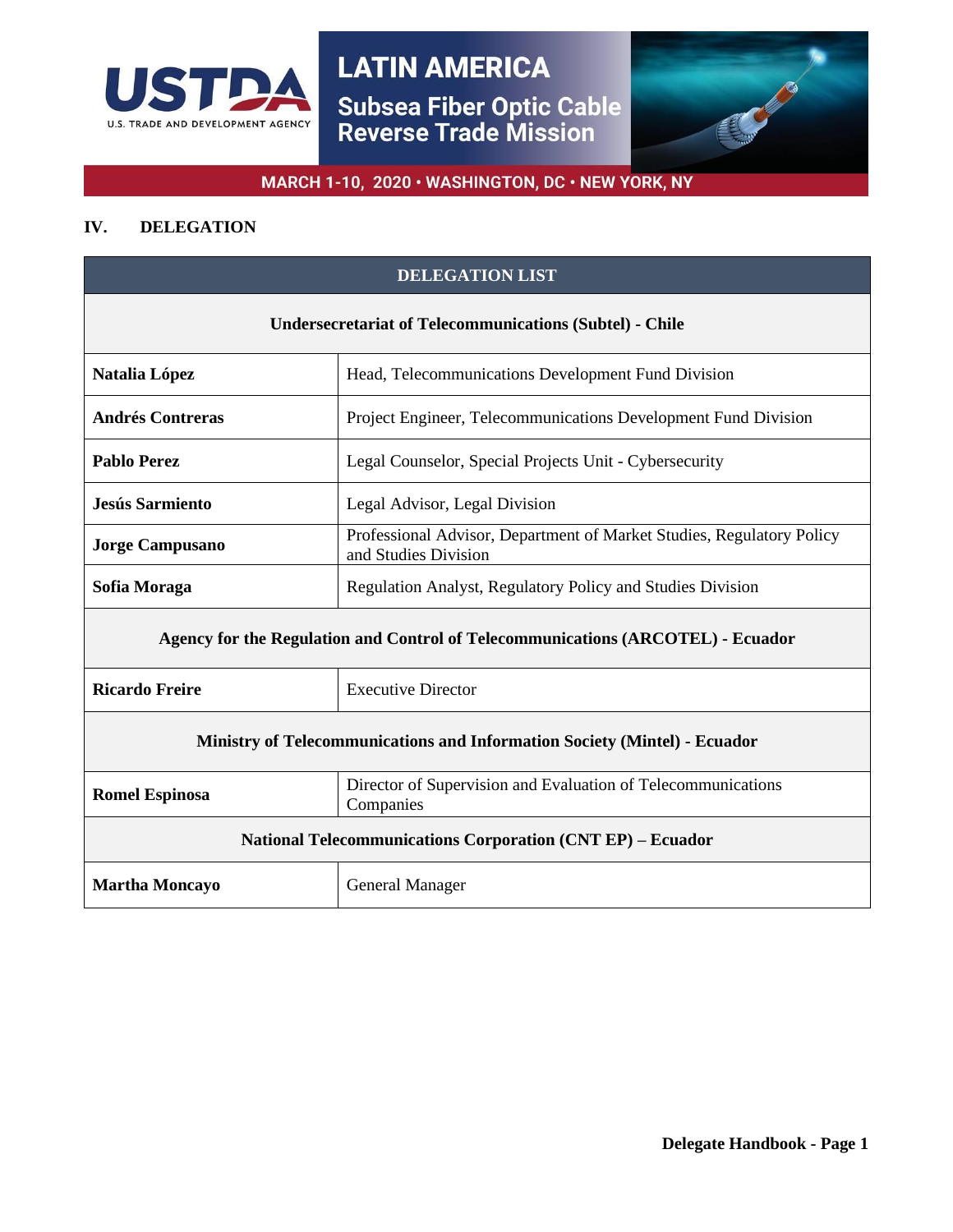



# MARCH 1-10, 2020 · WASHINGTON, DC · NEW YORK, NY

## **DELEGATE BIOGRAPHIES**

**About Subtel:** The Undersecretariat of Telecommunications (Subtel) of Chile was established in 1976 as part of the Ministry of Transport and Telecommunications. Its mission is to coordinate, promote, boost and develop the telecoms sector in Chile. Its main functions are to propose policies in telecommunications within the Government's guidelines, to exercise the direction and control of its enforcement, supervise the public and private operators in the telecom sector and verifying their compliance with the relevant laws, regulations and standards. While Subtel oversees market competition/development in a context of service convergence, there is a need to ensure fair competition for business of all sizes within the telecommunication sector as well as provide competitive conditions for end customers. This applies to the main segments of the telecoms market including last mile access; backbone systems; and international capacity.

The organization is leading the development of an undersea cable, Asia-South America Digital Gateway, through the Pacific Ocean with the aim of making Chile the telecom port of South America. They are preparing an auction of spectrum to facilitate the deployment of commercial 5G mobile networks. They are writing new cybersecurity rules aimed at telecom operators as part of a national initiative towards digital transformation for both the private and public sector.

Subtel is developing the appropriate backbones for increased capacity for both the domestic and international level and is in a bidding process for terrestrial fiber optic systems to link Chile to neighboring countries, especially in the context of the Asia-South America Digital Gateway. They are currently seeking investors, customers and providers that could be interested in the Asia-South America Digital Gateway. They are introducing new mobile technologies such as 5G and analyzing the potential impact on traffic consumption at a national level. Subtel's current priorities include: deployment of a National Optic Fiber System (over 10,000 kms, about 6,214 miles), deployment of new technologies to rural and isolated areas, leading the Asia-South America Digital Gateway, and managing a multidisciplinary team working to improve internet connectivity conditions to 632 locations all over the country.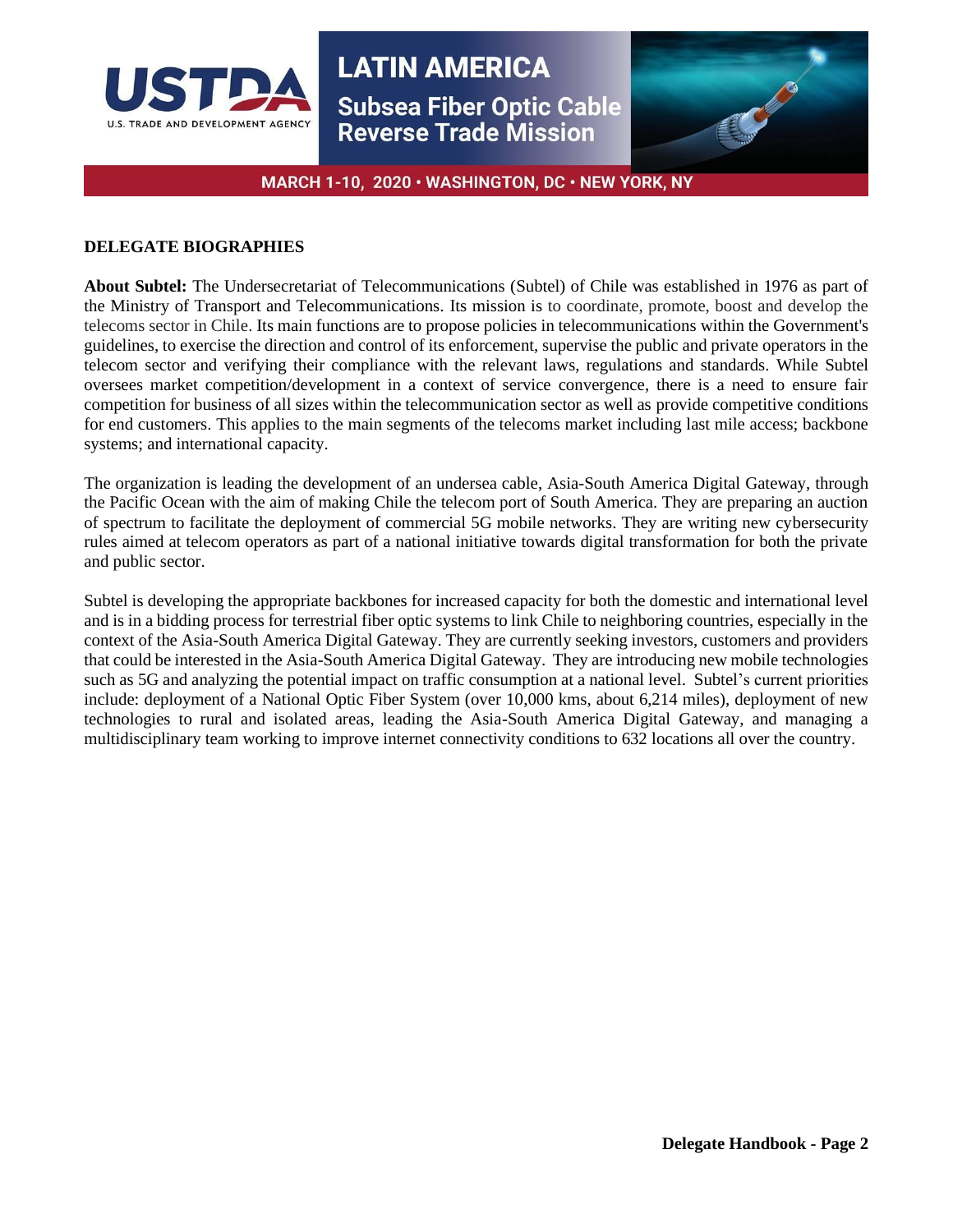



MARCH 1-10, 2020 · WASHINGTON, DC · NEW YORK, NY



## **Natalia López**

Head, Telecommunications Development Fund Division Undersecretariat of Telecommunications, Government of Chile

Ms. Natalia Lopez has over 10 years of experience in telecommunication sector. She currently is the Head of the Telecommunications Development Fund Division, where she aims to drive initiatives to improve the Chile's telecommunications infrastructure. She oversees both the subsidized initiatives and private–funded projects, propelling the deployment of the telecommunications services for everyone in the country, especially those inhabitants in the last mile of transmission networks. For instance, some projects she has led include Southern Optic Fiber, National Optic Fiber, Wi-Fi-free national network, Internet access to national public schools. She is also leading the Asia South

America Digital Gateway Project.

Ms. Lopez also participates in the Country Commitment Program, leading a multidisciplinary team working to improve internet connectivity conditions to the communities with 50 or more inhabitants, which due to geographical and/or economic criteria, are either unserved or underserve. The team is comprised of governmental agencies, universities, telecommunications services providers, and other private corporations. They design, implement, and asses pilot programs, adopt innovative technological solutions. The goal is to reduce the digital divide in isolated and underserved areas, by delivering such localities and people with internet connectivity to improve their education, health, and social welfare. Previously, she was as a Management Control Corporative for Telefonica and the Leader of Network Commercial Planning Department in the Business Segment for Entel.

Ms. Lopez holds a degree in Management Control and Information Systems Engineering from the University of Chile, a Master's in Consulting Strategic Business and Institutional Communication from the University Rey Juan Carlos, Spain, as well as an international Master in Business Administration from ESERP Madrid School of Business and Social Sciences.

**Delegate Interests:** Ms. Lopez is interested in submarine cable rollouts, international capacity business models, Asia South America Traffic Forecast, cybersecurity rules especially in submarine cables, broadband international capacity to develop 5G, content delivery networks and future datacenters technology models, and new telecommunications solutions for rural areas. She would like to see fiber optic landing sites, submarine fiber optic cable manufacturing, international capacity management, data center operations, and urban and rural 5G antennae sites. She is also interested in meeting with financial institutions and potential investors in the digital gateway project.

**Division Profile:** The Telecommunications Development fund oversees driving initiatives to improve the Chile's telecommunications infrastructure with the main purpose of closing the digital divide in unserved areas. The fund is commissioned to development both the subsidized initiatives and private–funded projects, propelling the deployment of the telecommunications services for every country inhabitant, especially the most needed in last mile and transmission networks.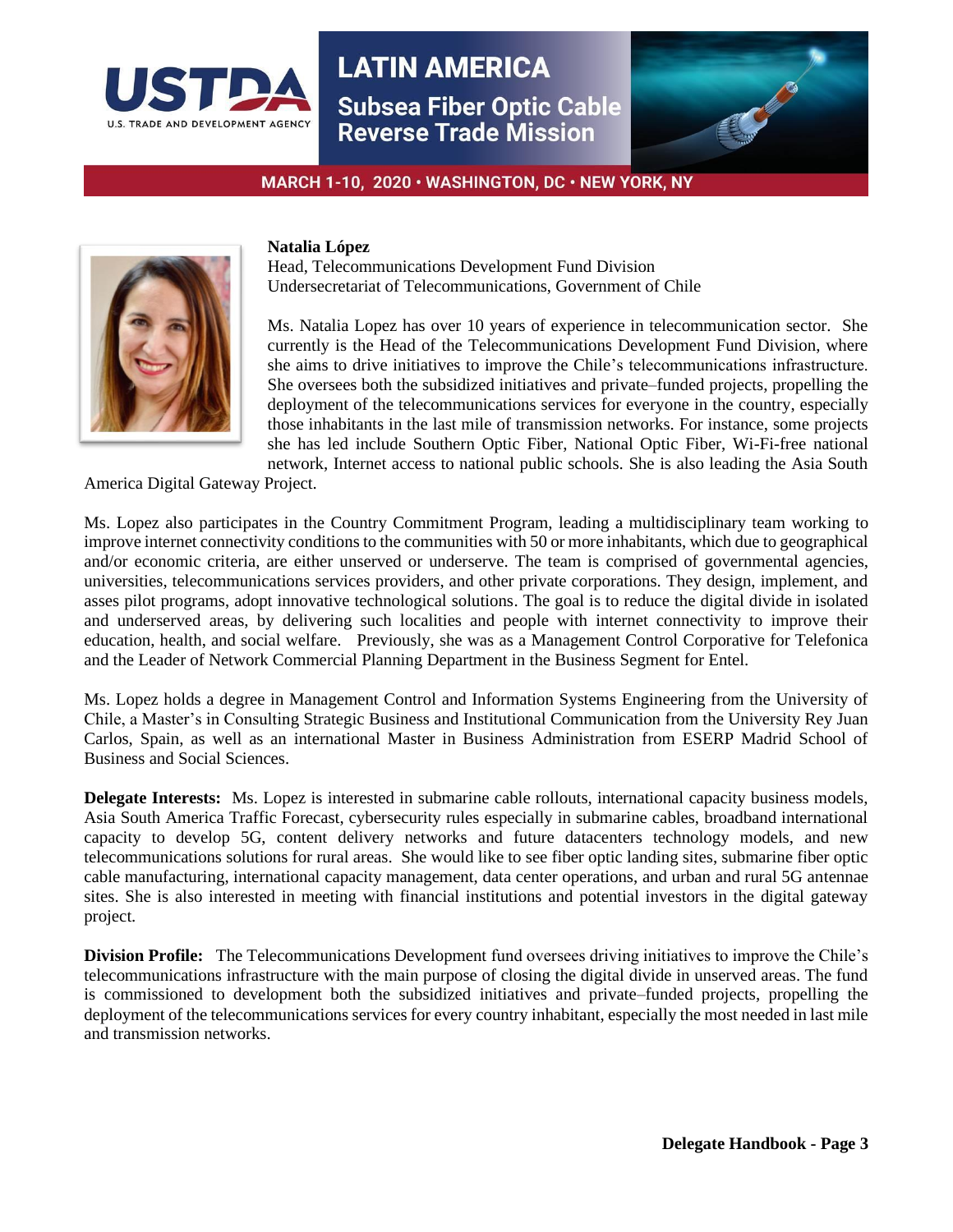



MARCH 1-10, 2020 · WASHINGTON, DC · NEW YORK, NY



#### **Pablo Perez**

Legal Counselor, Special Projects Unit – Cybersecurity Telecommunications Undersecretariat, Government of Chile

Mr. Pablo Perez has served as legal counselor in the Special Projects Unit of the Telecommunications Undersecretariat (Subtel) of Chile since January 2019. His main duty is to provide legal assistance to the units of other divisions in the development of projects that are not part of regular lines of work. He writes regulations for the telecommunications sector based on the technical standards.

Mr. Perez previously served as legal advisor of a regional office and for the legal division in the same agency. Between 2010 and 2014, he worked as a private lawyer in civil matters. Between 2004 and 2010, Mr. Perez worked as legal advisor for the Innovation and Entrepreneurship Management of the Chilean Economic Development Agency (CORFO). In this role, his main job was to act as Secretary of Minutes for various Subsidies Allocation Committees. His job was to express in a legally sound manner the grounds expressed by the Commissioners for approving or rejecting grant applications.

Mr. Perez has attended seminars on international commercial arbitration and administrative law. In the latter, he passed with the highest distinction with a Compilation of Jurisprudence on Administrative Procedure. Over the years, he has taken several courses on comparative legislation in telecommunications, industrial property, copyright and other matters.

Mr. Perez has a Law Degree from the Law School of the Universidad de Chile.

**Delegate Interests:** Mr. Perez is interested in topics such as cybersecurity rules for telecom operators, learning about examples of cybersecurity current threats, cyber security challenges on 5G networks, cybersecurity certification procedures for telecommunication hardware, and authorization procedures for 5G hardware deployment, such as how do operators ask for permission for installing poles, towers, antennae. He would like to learn more about low band 5G networks, C band 5G networks, as well as sea cable manufacturers, deployment and servicing. He is interested in visiting urban and rural 5G antennae sites and 5G 28GHz antennae / base stations samples.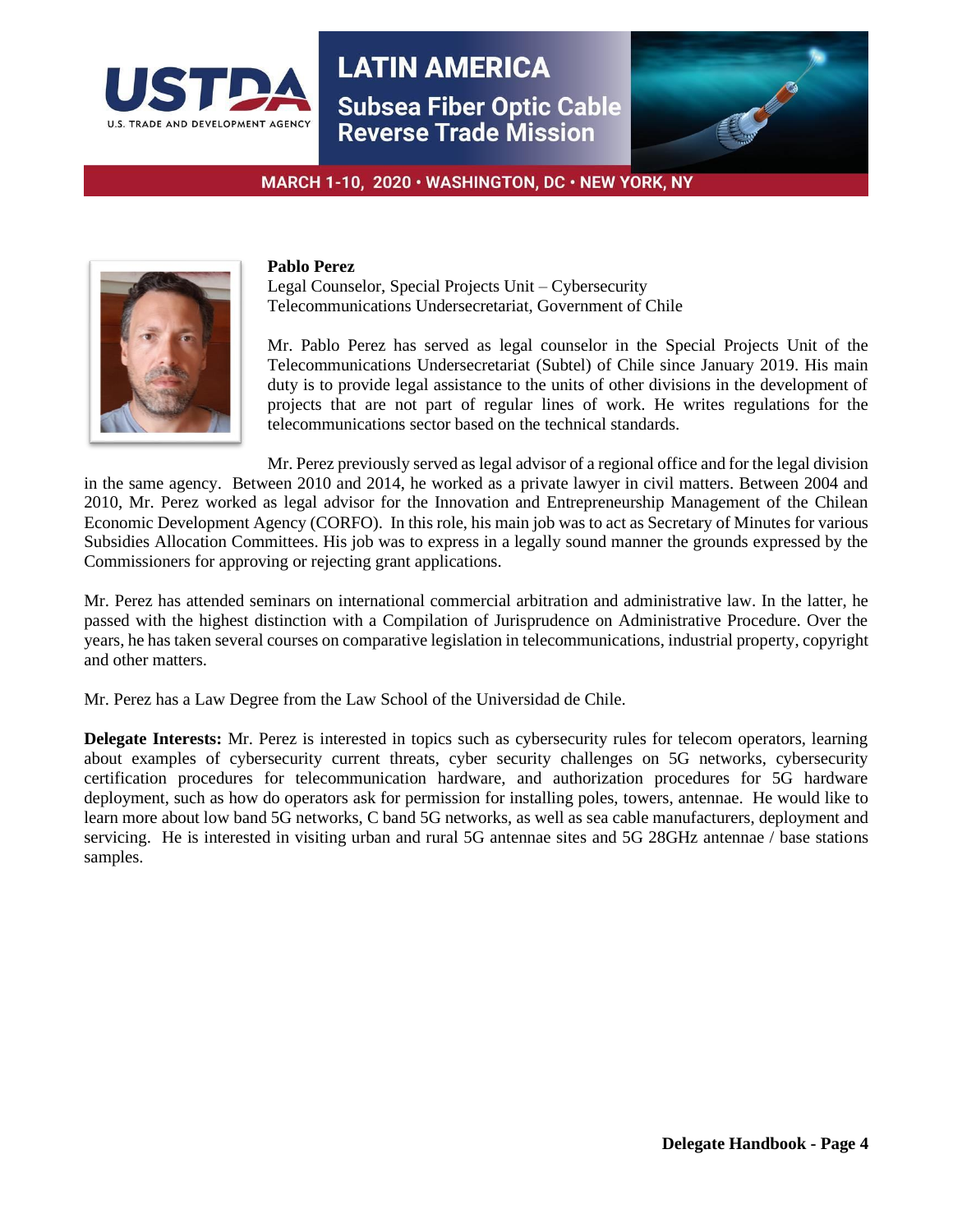



MARCH 1-10, 2020 · WASHINGTON, DC · NEW YORK, NY



### **Jesús Sarmiento**

Legal Advisor, Legal Division Undersecretariat of Telecommunications, Government of Chile

Jesus Sarmiento is currently working as a strategic projects lawyer for the Legal Division of the Undersecretariat of Telecommunications of Chile.His role includes providing legal advice to the Undersecretary on various matters, such as regulation and public tenders, with the aim of giving feasible and comprehensive solutions to the authority. He also conducts analysis, coordinates, and leads the legal aspect of international bidding process of the *"*Submarine Cable Project Economic, Technical, and Legal Feasibility Study: The Asia-South America Digital Gateway." In addition,

he provides legal support on strategic projects to various Subsecretariat divisions. While his initial interest was focused mainly on regulation law and policies, now this opportunity has allowed him to explore different aspects in the telecom industry. Mr. Sarmiento received a law degree from University Adolfo Ibáñez.

**Delegate Interests:** Mr. Sarmiento is interested in learning more about regulatory challenges regarding submarine cables, how submarine cables take care of cybersecurity, and the main legal problems related to planning the construction of submarine cables. He would like to meet with fiber optic manufacturers and law firms. He would like to visit a fiber optic landing site, operations with traffic forecasts, traffic management, and learn more about cybersecurity protection for international transmission systems. Technologies that interest Mr. Sarmiento include fiber optic transmission, undersea cable rollout, data center operators, and cybersecurity.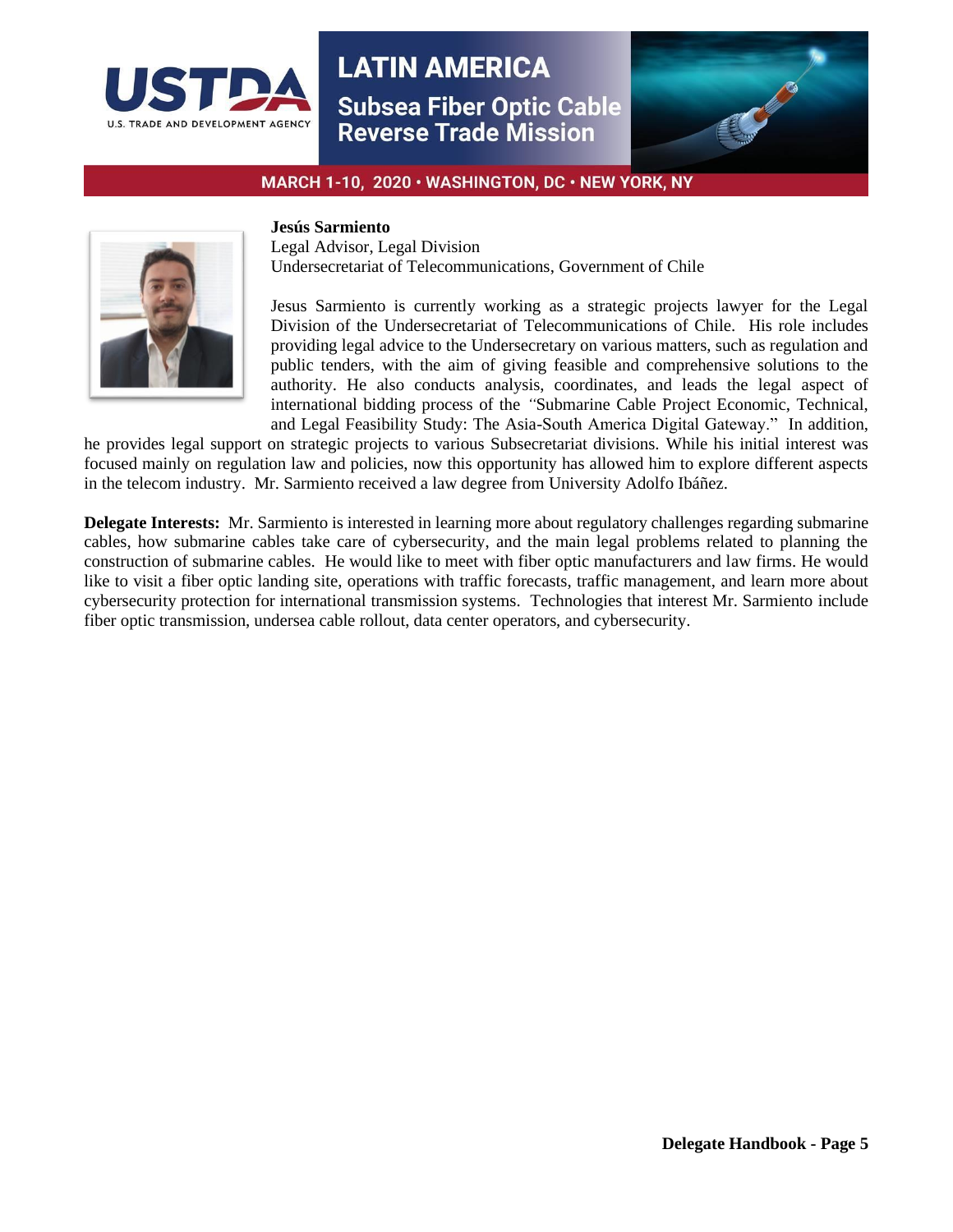



MARCH 1-10, 2020 · WASHINGTON, DC · NEW YORK, NY



#### **Jorge Campusano**

Professional Advisor, Department of Market Studies Regulatory Policy and Studies Division Undersecretariat of Telecommunications, Government of Chile

Jorge Campusano currently serves on the subsea fiber optic project between Chile and Asia where he is preparing the basis for the economic, technical and geopolitical feasibility study, the selection of international consultants, and the monitoring of the study. Mr. Campusano has extensive and varied experience in the telecommunications sector, including technical, commercial and regulatory in both private and public sectors, as well as developing mobile solutions, business

processes, management control, capital expenditures, wholesale marketing, and strategic contract negotiation.

Some of professional achievements includes developing: a strategic contract between Telefonica Chile and VTR (Liberty Group) for a 3,000 km backbone network over fiber optics and six years of operation; master agreements between Telefonica and global wholesales operators for leased lines products, as well as leading certification of products; and contract negotiation between Telefonica and Claro for fiber optic coverage in the southern area of South America (Punta Arenas, Isla Grande de Tierra del Fuego and Ushuaia).

In 2001, Mr. Campusano graduated as an electrical engineer from Universidad de Chile with a mayor in telecommunications and maximal excellence recognition. In 2006, he received a master's degree in business engineering from the Industrial Engineering Department of the University of Chile. In 2012, he was designated the best student in a postgraduate degree of marketing in the Economic Department of the University of Chile.

**Delegate Interests:** Mr. Campusano is interested in learning more about business case modeling, traffic projections, pricing (Asia-South America and transit routes), subsea infrastructure, funding of subsea systems, and cybersecurity. Technologies of interest include subsea fiber optic technologies, data centers and cybersecurity. He is also interested in hearing about any conceptual analysis on the global impact of the ASADG project (data traffic of South America and transit routes). He would like to visit subsea cable manufacturing and components manufacturing companies, landing stations, subsea NOC, and datacenters of global over-the-top (OTT) providers.

**Division and Department Profile:** The Regulatory Policy and Studies Division is currently in charge of developing telecommunications studies, sectoral statistics and indicators, spectrum administration such as new measures to develop 5G market, new regulation for minimum broadband speed, protection of telecom network critical infrastructure, termination charges for the fixed and mobile network, and general support of the financing model for the Asia South America Digital Gateway.

The department oversees estimation of fixed and mobile termination charges, provides economic and financial analysis to new telecom regulations, as well as economic, financial and geopolitical analysis for the Asia – South America Digital Gateway. They are introducing new mobile technologies as 5G and analyzing the potential impact on traffic consumption at a national level. They are also developing the appropriate backbones for increased capacity for both domestic and international level.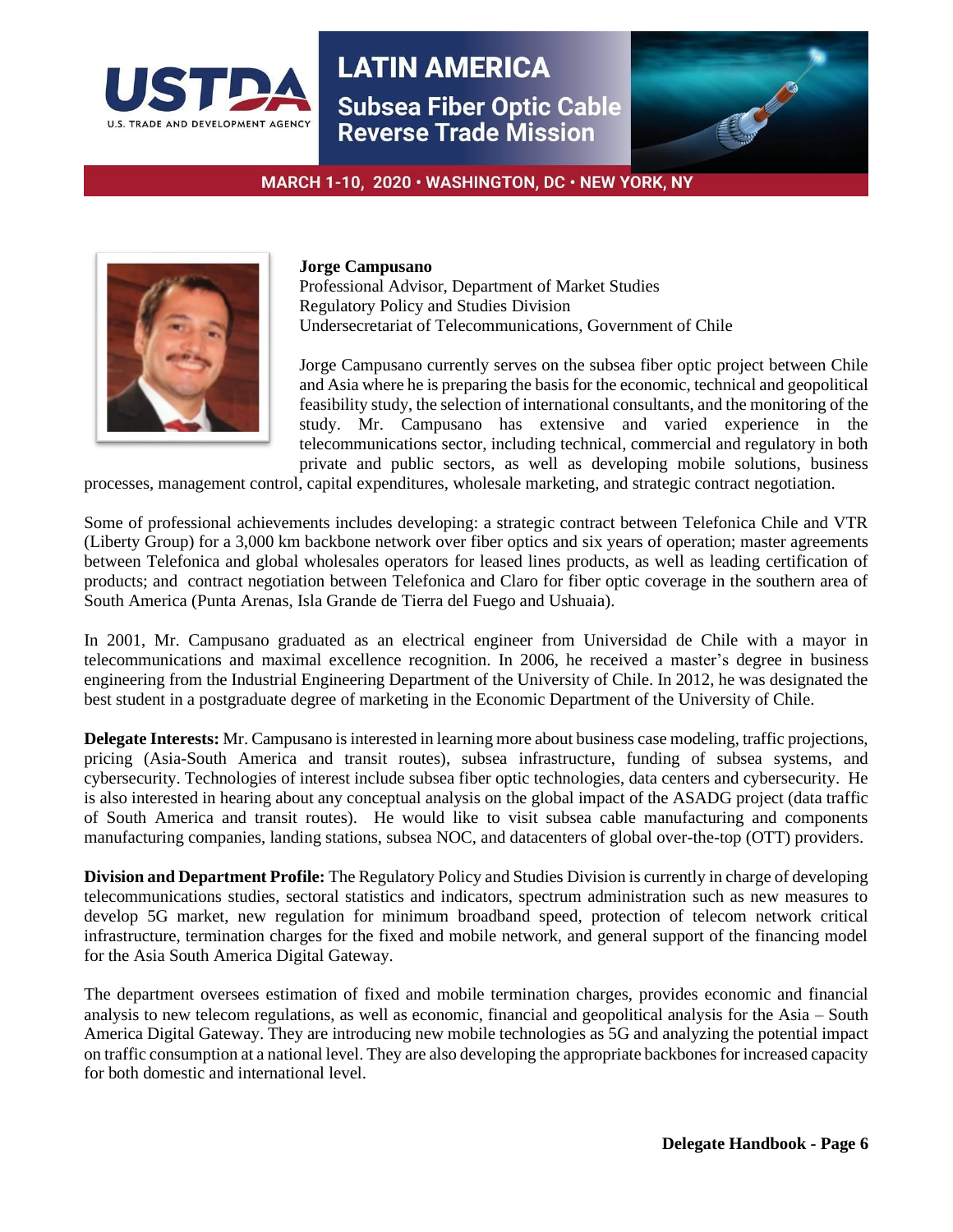



MARCH 1-10, 2020 · WASHINGTON, DC · NEW YORK, NY



#### **Sofia Moraga**

Regulation Analyst, Regulatory Policy and Studies Division Undersecretariat of Telecommunications, Government of Chile

Sofia Moraga is currently serving as an economic regulation and tariff analyst for the Regulatory Policy and Studies Division of the Undersecretariat of Telecommunications of Chile. Her main activities include estimation of fixed and mobile termination rates, incorporating economic and financial analysis in new telecom regulations, and, analysis of economic, financial and geopolitical for the Asia – South America Digital Gateway.

Ms. Morega's initial interest was on economic regulation but now, this opportunity has allowed her to explore different economic aspects related to the telecom industry including demand forecast, market competitiveness, pricing, etc. One of her key professional achievements was drastically lowering termination charges by nearly 80% (over the 2018 tariff period), which will contribute to market competition and potentially lower end-customer prices.

Ms. Morega studied commercial engineering (economist) at the University of Chile and is currently completing her master's degree in finance.

**Delegate Interests:** Mr. Morega is interested in gaining an all-encompassing perspective of the players involved in the development of submarine cables and their operation. She would like to learn how to mitigate potential risks associated the planning, roll-out and operation, especially as it relates to the Asia-South America Digital Gateway system. She is interested in the following topics: fiber optic transmission; data center operators, international capacity pricing; demand forecast for international broadband (transoceanic systems); capacity demands associated to new and innovative telecom services; and, digital traffic exchange, opportunities and challenges between Asia and Latin America. She would like to learn more about the operation of fiber optic landing sites, traffic forecasting, traffic management, and cybersecurity protection for international transmission systems. She is interested in meeting fiber optic manufacturers and transoceanic systems operators.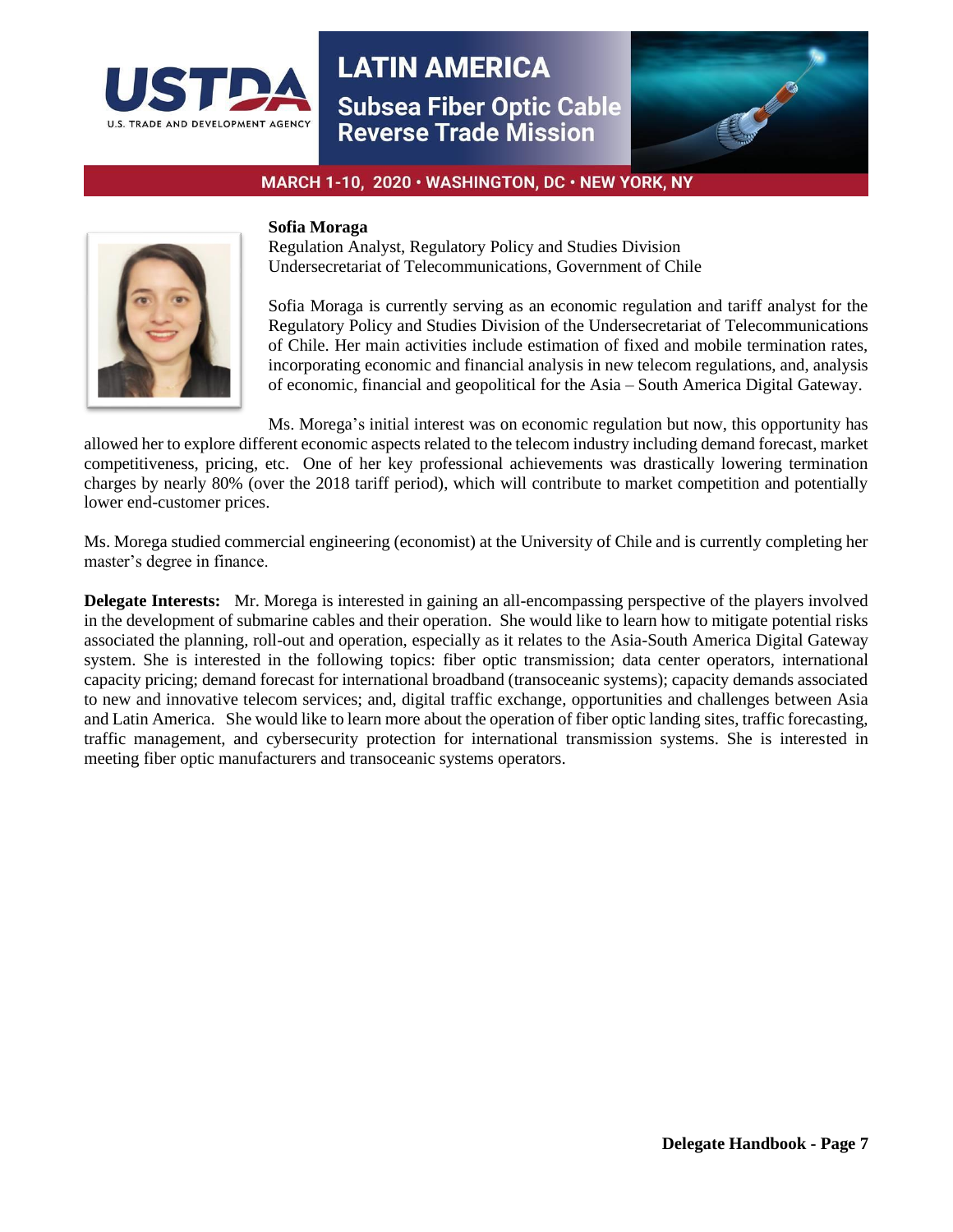



MARCH 1-10, 2020 · WASHINGTON, DC · NEW YORK, NY



### **Andrés Contreras**

Project Engineer, Telecom Development Fund Undersecretariat of Telecommunications, Government of Chile

Andreas Contreras is project engineer for the Telecom Development Fund. His main role is project planning and technical support of telecommunication projects promoted by the government in unserved areas. He designs technical solutions and prepares technical terms of reference for implementation by carriers through a tendering process. He also supports telecom-service acceptance tests and authorization decrees that specify

technical parameters for carriers to operate their networks. Some of the projects he has supported include Southern Optical Fiber, National Optical Fiber, Wi-Fi-free national network, Satellite Link to Eastern Island, and Internet access to national public schools. He is currently a member of the Asia South America Digital Gateway Project team.

Mr. Contreras previously worked as a researcher for the Department of Electrical Engineering at University of Chile. He holds a bachelor's degree in electrical engineering and a master's degree in electrical engineering from the University of Chile.

**Delegate Interests:** His goal is to design a suitable telecom solution to allow all people to have access to information technologies. Subtel is a regulatory body that doesn't have information like that of an operator. Therefore, the information for developing the project could be difficult to research. He hopes the meetings with experts during this visit will provide some of this important information. He is interested in learning more about business models of submarine cable carriers, submarine cable technical state-of-art solutions, and cybersecurity measures for submarines cables. He would like to visit key facilities of a submarine cable landing station, infrastructure-sharing facilities of submarine cables (how multiple submarine cables could share a common facility, and datacenter facilities and how are interconnected to submarine cable landing stations. Technologies of interest include undersea technologies (DWDM, Coherent technology and ROADM), datacenter technologies **a**nd HVDC (High Voltage Direct Current) for undersea systems. He is interested in meeting content providers that are interested in underground fiber, as well as subsea cable operators that would be interested in being customers to the Asia South America Gateway.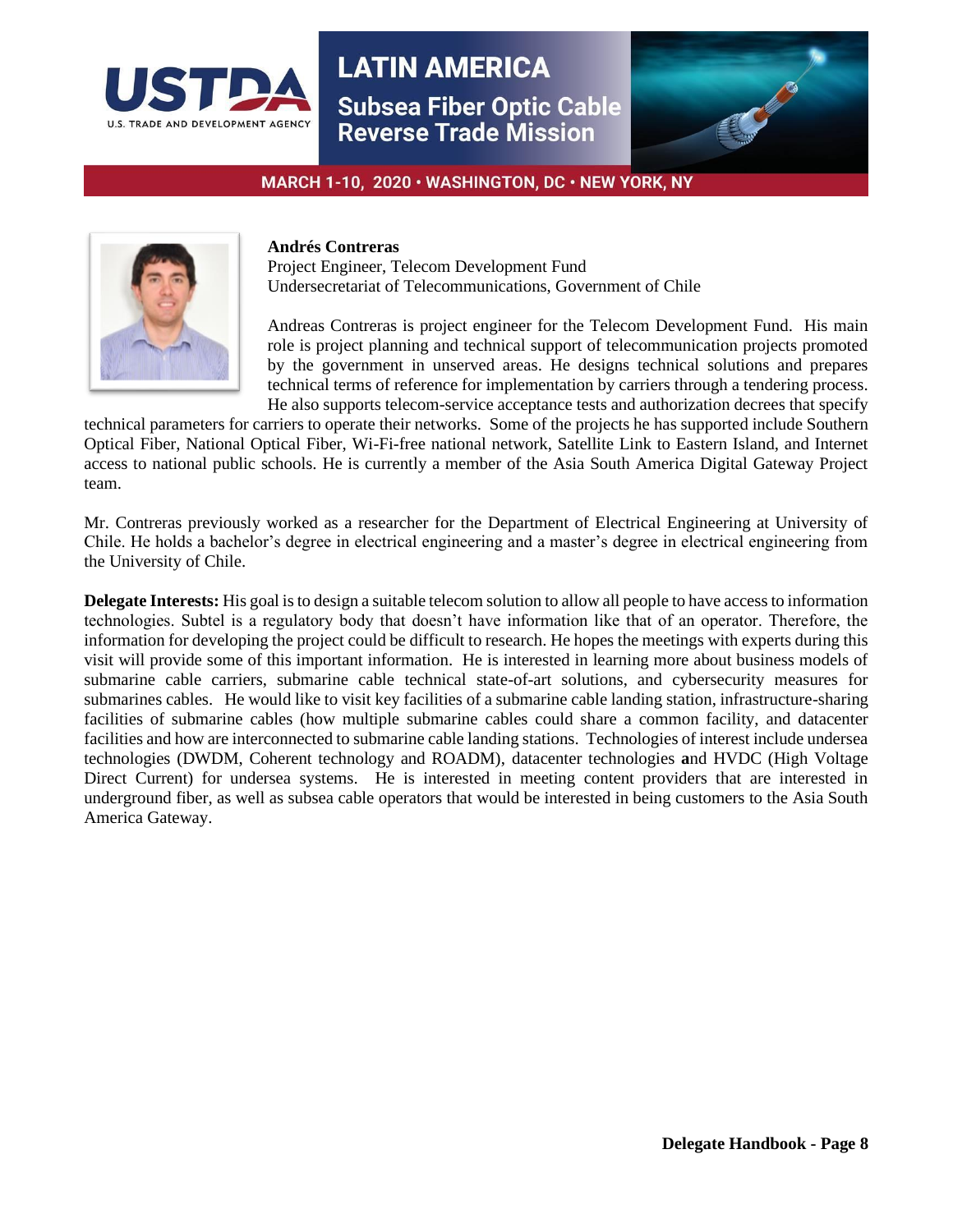



# MARCH 1-10, 2020 · WASHINGTON, DC · NEW YORK, NY

## **Ricardo Freire**

Executive Director Agency for the Regulation and Control of Telecommunications (ARCOTEL), Government of Ecuador

## *Bio not provided.*

**Delegate Interests:** Mr. Freire would like to meet with regulators and with equipment and new technology providers. He is interested in 5G deployment and licensing processes, Internet of Things (IoT), and artificial intelligence. He noted that Ecuador needs to change its regulations to allow new technology deployments.

**Organization Profile:** The Telecommunications Regulation and Control Agency (ARCOTEL) is the regulatory agency responsible for the regulation and control of telecommunication equipment. It also monitors the use of radio spectrum frequencies to ensure accordance with country specific resolutions. The agency prepares, approves, modifies and update the National Frequency Plan. It also prepares proposals for economic valuation for the allocation and use, use and / or exploitation of the radio spectrum, rates for use of frequencies and rights for granting and renewal of qualifying titles. It exercises control of the provision of telecommunications services, including international long distance service, so that these activities and services are subject to the legal system and to what is established in the corresponding qualifying titles.

ARCOTEL is currently in the bidding process for the radio spectrum for the television and sound broadcasting service. ARCOTEL is developing a radio spectrum assessment process for the bands planned for the deployment of 5G technology and is modifying the secondary regulations for the entry of new technologies such as 5G and IoT, IA, etc. The Telecommunications Regulation and Control Agency will issue regulations to combat the theft of cellular equipment. Some of the biggest challenges are combating theft of cellular equipment and identifying IMEIs duplicates, assessment of the radio spectrum bands for 5G, and breaking entry barriers for new technology.

The main objectives of the tariff regime are economic-financial sustainability and efficiency. It is desirable that the design of the tariff structure meet formal objectives: practicality, simplicity, intelligibility, feasibility of application, public acceptance, non-existence of controversies of interpretation, effectiveness in reaching the income goal, stability in rates and income, equity between different user groups avoiding excessive discrimination between them and promoting efficient consumption practices. Mobile telephone service is the main means of communication for the Ecuadorian population, which promotes economic and industrial growth in the country. That is why it is very important for ARCOTEL, to have mechanisms for the allocation and licensing of mobile spectrum efficiently, to justify the investments needed to expand access to mobile services in both urban and rural areas, considering an improvement of the quality and variety of the services offered. Among the objectives of the Universal Service Plan, prepared by the Ministry of Telecommunications and the Information Society, is to "Extend the availability of access to the telecommunications services that make up the Universal Service, so that they are accessible, affordable and of quality, for the Ecuadorian population." That is why, within its regulation and control process, ARCOTEL has tended to stimulate the expansion of mobile broadband services and make them accessible, affordable and of better quality.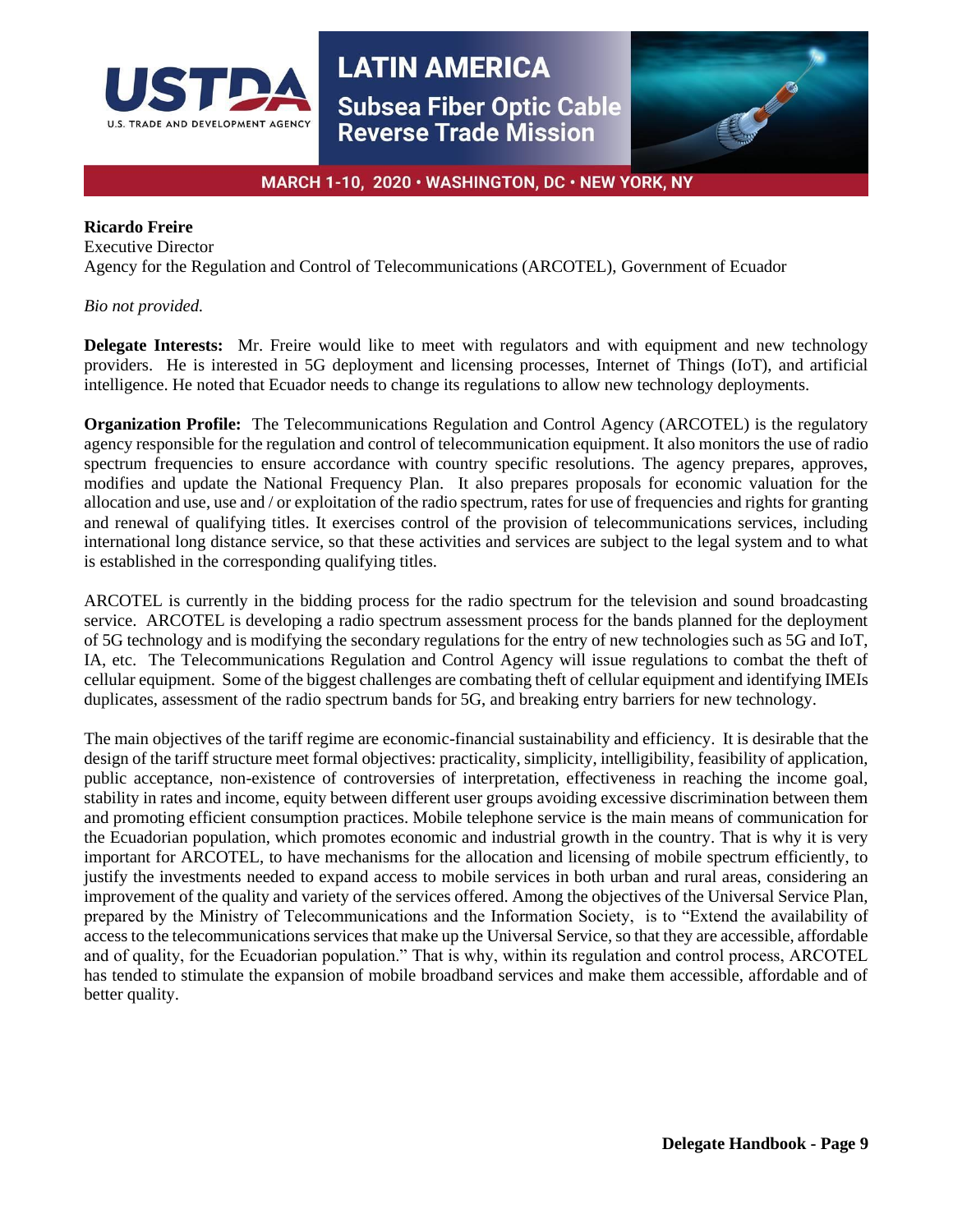



# MARCH 1-10, 2020 · WASHINGTON, DC · NEW YORK, NY

#### **Romel Espinosa**

Director of Supervision and Evaluation of Telecommunications Companies Ministry of Telecommunications and Information Society, Government of Ecuador

Romel Espinosa has served as Director of Supervision and Evaluation of Telecommunications Companies for the Ministry of Telecommunications and Information Society since May 2019. In this position, he has learned about public telecommunication company, and its services (e.g. mobile, internet, GPON, fixed phone, Direct to Home, cloud, and others). As a technical expert, he leads a team to design and implement solutions to provide Internet access to rural areas. He also helps find foreign companies to provide telecom services and invest in Ecuador. He also has experience formulating policies for the telecommunication sector in Ecuador.

Mr. Espinosa is a telecommunication engineer and holds a master's degree in telecommunications engineering technology from Rochester Institute of Technology in Rochester NY.

**Delegate Interests:** Mr. Espinosa's goals for the visit are to learn more about providing internet access to rural areas, universal service, telecom regulation as well as fiber optics and submarine cables, He would like to visit a cable landing station and see a fiber optic nodes manufacturer. Technologies that interest him include submarine cables, DWDM, and photonics.

**Organization Profile:** The Ministry of Telecommunications and Information Society is a public institution related to the telecommunication sector. The Ministry is responsible for making policies, plans, programs and projects to develop the telecom industry in the country. The Ministry's focus is to provide connectivity to rural areas and the amazon region. Currently, the Ministry is developing a plan to connect the rural areas based on three strategies focused on wireless services and fiber optics services. In some places, they are planning to implement fiber optics solutions depending on location of fiber optics nodes.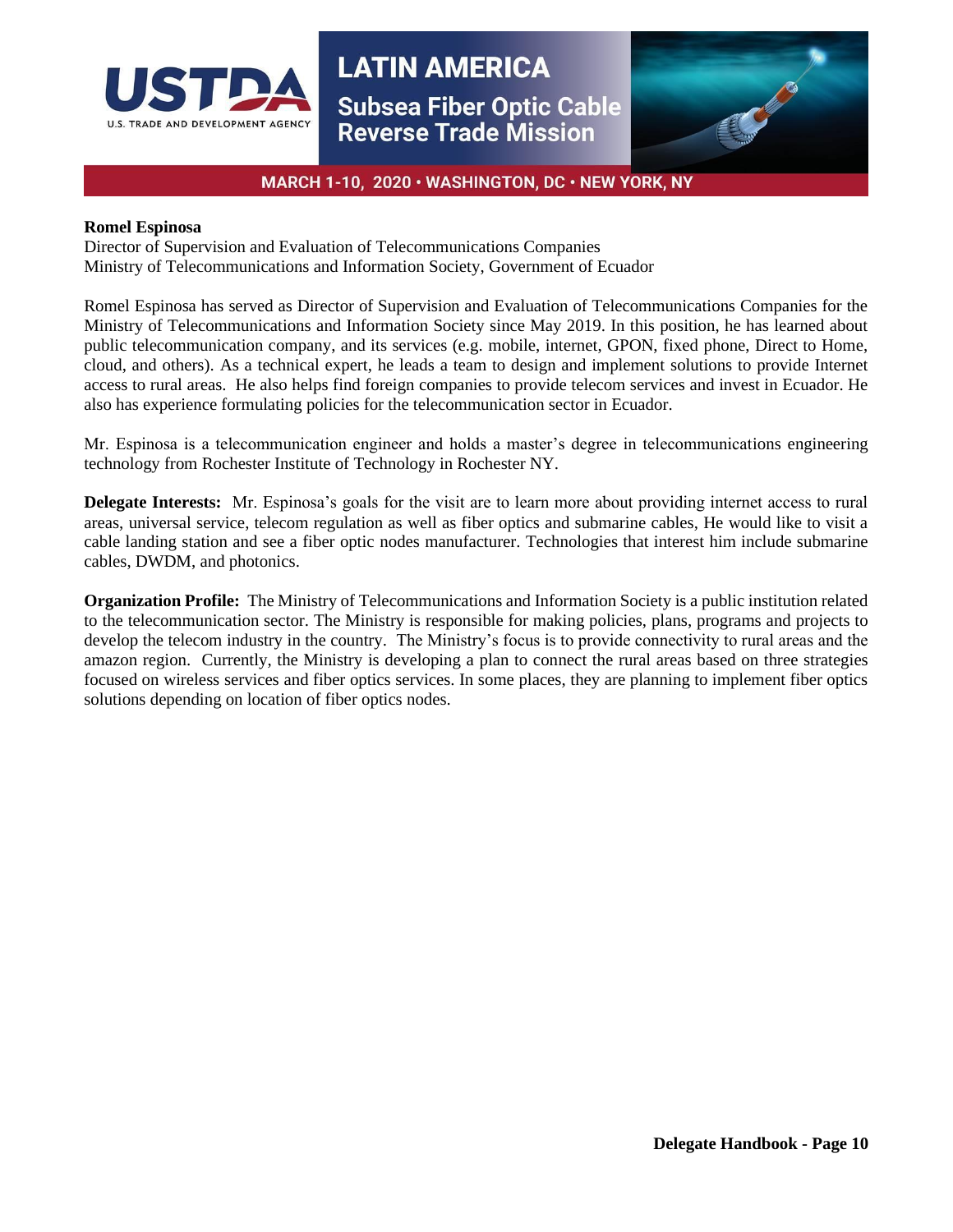



MARCH 1-10, 2020 · WASHINGTON, DC · NEW YORK, NY



# **Martha Moncayo**

General Manager Nacional Telecommunications Corporation (CNT EP), Government of Ecuador

Martha Moncayo currently serves as general manager of the Nacional Telecommunications Corporation (CNT EP*)*. She is the first women to serve in this position at CNT EP, which is one of the 500 largest companies in Ecuador. The company operates fixed telephone services (local, regional and international), internet, satellite television and mobile telephones.

Throughout her professional career, Ms. Moncayo has accumulated extensive experience in projects that cover all levels of management. She has designed and implemented initiatives to increase profitability, and managed investments and operation expansions. All of which have resulted in increased benefits for shareholders, customers and company teams. Ms. Moncayo has held several prominent positions including: manager of TC Mi Canal; general manager of Ceestra; general manager of the Parque Industrial de Quito Cía. Ltda; and, director of investment promotion in charge of Invest Ecuador. She also served as general manager of Medios Públicos EP, a multimedia conglomerate in which she reformed its editorial line, infrastructure, personnel management and commercial policy. Ms. Moncayo holds a degree in journalism and communication organization and a master's degree in business administration from the Instituto Universitario de Posgrado (IUP) of Madrid, Spain.

**Delegate Interests:** Ms. Moncayo is interested in learning more about state of the art submarine cable network technologies, such as coherent modulation to maximize spectral efficiency and technologies to increase the capacity per cable under the conditions of limited feeding power and space in a cable. She would like to visit equipment providers and is interested in technologies, such as Optical / ROADM technologies, space division multiplexing, and pump farming amplifiers. She would like to meet with financing institutions who could support cable projects, as well as a submarine cable station to learn more about its operations and equipment. She would also like to learn more about open cables, specifically the use of GOSNR (Generalized Optical Signal-to-Noise Ratio) to assess the performance of a submarine system without a Submarine Line Terminal Equipment (SLTE) provider.

**Organization Profile:** The CNT EP is the public telecommunications company in Ecuador that offers fixed telephone services local, regional and international, Internet Access (Dial-Up, DSL, mobile Internet), satellite television and mobile telephone services. CNT EP's 2020 Commercial Plan details its investment plans in technology and expansion of the network, focused mainly on providing fiber optics to homes, GPON for high speed internet services, expansion of mobile networks 4G LTE, and high internet speed for mobile services. CNT EP is interested in two initiatives for deploying submarine cable infrastructure: submarine cable to connect Ecuador with the United States; and, a submarine cable to connect Ecuador with the Galapagos Islands. CNT EP is currently analyzing the implementation of a new submarine cable from Ecuador to the United States, which will provide to CNT EP international infrastructure for 25 years, with sufficient capacity for the growth of Internet traffic in the long term, achieving flexibility, autonomy, independence and better costs. The system characteristics includes: a pair of dedicated fibers; maximum capacity per fiber pair of 18 Tbps; latest technology with lambdas of at least 100 Gbps; open system model (open cable) requirement; and, a system lifespan of 25 years. CNT EP is also currently analyzing the implementation of a submarine cable to the Galapagos Islands, which would replace satellite technology and provide better services to the islands' population. The system characteristics includes: a pair of